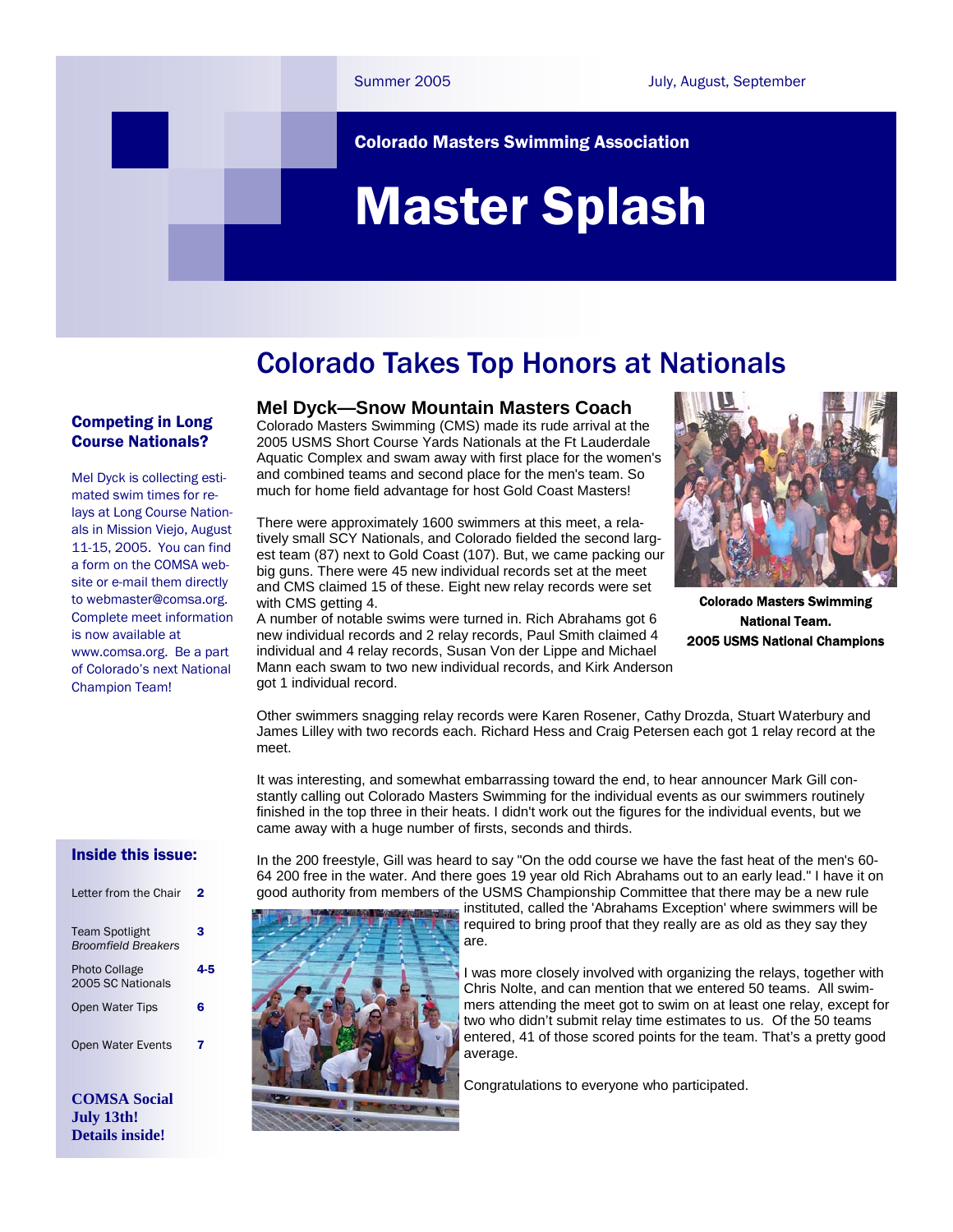#### *COMSA Board of Directors*

*Marcia Anziano Chairperson marfer@att.net* 

*Heather Hagadorn Vice Chairperson heatherlh@msn.com* 

*John Hughes Registrar johnstuarthughes@msn.com* 

> *Kathy Garnier Secretary K\_garnier@msn.com*

> *Susan Nolte Treasurer chrisnolte@msn.com*

*Cindy Hawkinson Past Chairperson cinswims@earthlink.net* 

*Mel Dyck Webmaster webmaster@comsa.org* 

*Ellen Campbell Newsletter Editor ColoradoTriClub@comcast.net* 

*Nicole Vanderpoel Long Distance Chairperson nicolevanderpoel@msn.com* 

*Laura Smith Fitness Chairperson lsmith@vailresorts.com* 

*Carrie Slover Coaches Chairperson carrieslover@starband.net* 

*Mark Plummer Top Ten Chairperson mplummer65@msn.com* 

*Kim Crouch Sanctions Chairperson kimigo@qwest.net* 

*Chris Nolte Awards, Records chrisnolte@msn.com* 

*Pete Schwenker Officials Chairperson petes@mcguckin.com* 

*Gary Reese Safety Chairperson swimcoachreese@msn.com*

### Communication—The Key to a Strong LMSC

#### **Marcia Anziano—Chairperson**

Did you know that Colorado is one of the nation's largest Local Masters Swimming Clubs? As such, communication is key to our success. One of the primary goals the Board has tried to focus on is communication with our membership. We have a very large LMSC here in Colorado, and our swimmers have very diverse interests. As a Board, we try to service the entire membership.

Over the past few years we have worked to improve our newsletter. Our Editor, Ellen Campbell, has worked to include articles of interest to all swimmers. We also strive to include all activities that will be occurring during the period of time which the newsletter covers. Currently we produce the newsletter on a quarterly basis. If you have any information that you would like to have included in the newsletter or that you would like to see in the newsletter, please contact our Editor.

Try as we may to get things arranged well in advance to be included in the newsletter, we still do miss some items. So the next step we have taken is to make our website more effective. Our webmaster, Mel Dyck works tirelessly updating the web with new information. In fact, every time he puts new information on the web or changes something that is out there, he sends an email to all those on his list to inform them of the change. This serves as a reminder to check out what is on the website. To be included on his list, go to www.comsa.org, scroll to the bottom of the Home page and click on the link to add your email address to this list. The list is blind copied so your email address will not be shown to anyone else.

Another step we have taken is the addition of our Coach's Chairperson, Carrie Slover. She sends monthly communications to all of our coaches. The coach's list is determined from the workout groups (local teams) listed on our website. Included in this monthly communication is information not only on what is happening in Colorado, but information on programs that are sponsored by USMS. USMS nationally has many programs available for all types of swimmers; competitive, fitness, long distance. By communicating with the coaches, who are the link to most swimmers, we hope to keep our swimmers better informed. If you are not hearing of things from your coach, ask what is happening or what programs might be going on that would be of interest to you.

To keep our communication lines current we ask that all Team Reps and Coaches check out the local team information on our website and on the USMS website of Places to Swim. You can get to both of these from the COMSA website, click on POOLS AND TEAMS on the left side of the panel. If the information is not current, please update it. There is a form available on our website to fill out and e-mail to the webmaster. The information on the USMS site can also be modified online. The USMS information is used by many people outside the state that come here to visit and wish to swim. Please help keep the lines of communication open by keeping your information current. Swimmers – be sure to use these tools if you are traveling. You'll find great programs to swim with while you are away from your home club.

Remember that communication goes both ways. We as a Board try very hard to communicate with the membership. In turn, we ask that you assist us by keeping your information up to date. And let us know what you would like to see. You can e-mail any of the Board members listed to the left. Find the person that covers the area in which you have an interest and send them an e-mail with your thoughts or suggestions.

And finally, we always welcome new volunteers. If you have interest in helping with any of our activities, please contact me. I am always willing to find a spot for a volunteer.

Happy Swimming!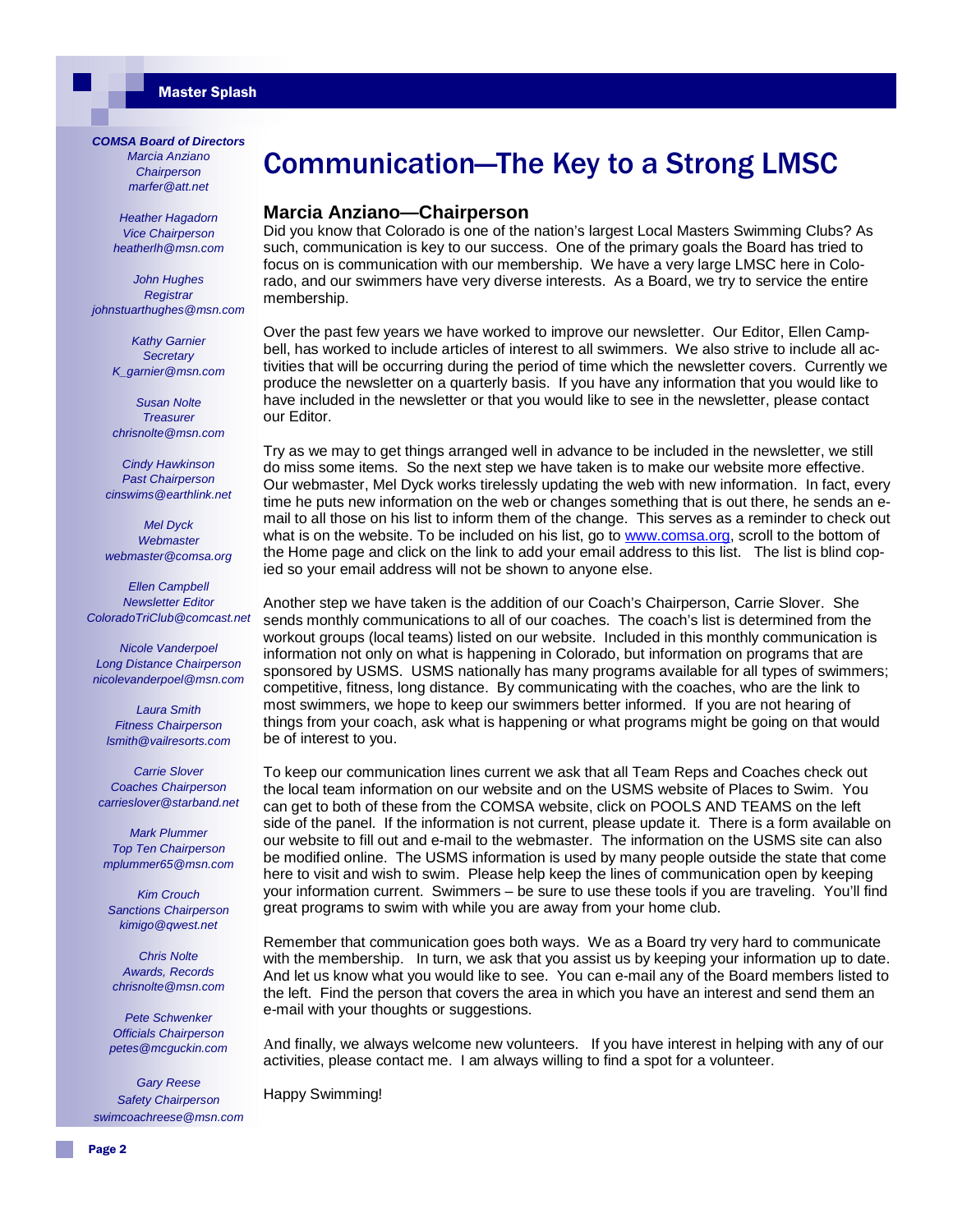### Breakers Let Everyone Get in the Swim

#### Reprinted from the Enterprise Newspaper **By Elwood K. Shelton, Enterprise Staff Writer April 23, 2005**

Don Heins never knew there were so many ways to disqualify in a swim race. He didn't twohand touch the wall on the butterfly or the breaststroke. He dolphin kicked in a race in which it wasn't allowed. And there were other mishaps, too numerous to recount. "I was surprised with how many rules swimming had," 50-year-old Heins said. "But I never had the same two disqualifications."

There are plenty on the Broomfield Breakers Masters Swim Club who have suffered through the same foibles as Heins. Masters isn't what its name suggests. Far from an elite brand of swimmers, the Breakers has its share of novices. And it attracts those who aren't even interested in competition. But the after-work athletic club, that placed 10th at the April 8-10 state meet, isn't for your run-of-the-mill, slow-pitch softball player. "Swimming is a cumulative sport," Kevin Nash said. "They say for every day you miss in the pool it takes two days to make it up." Nash is one of two Breakers' members who rejuvenated the squad two years ago. There had always been pool time reserved for the masters swim team, but not always swimmers to fill the pool.

The informal coach of the club and Al Ramirez started putting together a team. The duo first recruited parents from their children's' swim team, the Broomfield Barracudas. "We probably still have six Barracuda parents on the team," Ramirez said. "Which isn't bad, because we have around 10 competitive swimmers."

The swim parents are not the rule for the Breakers. Neither are novice swimmers. There are those, such as Heins, who are getting their feet wet for the first time in competitive swimming. And they quickly pick up the sport — Heins is known as the team's rookie of the year for winning the Brute Award at the Boulder Pentathlon. To win the Brute you must swim a 400 individual medley, 200 butterfly and a mile at the same meet.

But there also are a few who fall into the category of elite swimmers. Nash, to his chagrin, is known as the team's Michael Phelps. "A long way from it," said Nash, a former NCAA national championship qualifier for the University of California at Berkeley.

All Breakers, competitive or not, share the same goal — fitness. John O'Keefe dabbled in collegiate swimming at Boston University. But for 20 years he hadn't touched the water. O'Keefe jumped back into swimming as a way to stay in shape. "I've been meaning to do something like this for a long time," O'Keefe said. "I've lost weight and it just feels good to be on a team again."

Team is the other aspect of the Breakers. The club provides plenty of opportunity for athletes to push themselves against something other than a clock. And it always feels good to have a couple people on deck cheering for you. "The practices really bring people together," Ramirez said. "There is a lot of camaraderie on the team. I've played competitive hockey, softball and about every other sport. But what you have to go through in the pool brings the team together."

The Breakers are looking for more to join their ranks. And club members said they feel there are probably a few closet-swimmers still hiding, especially in the fitness-crazed state of Colorado.

The program doesn't boast four paid coaches and a laundry list of competitive swimmers like other masters clubs. But the Breakers do offer the opportunity to break into swimming.

Whether it is a first-timer such as Heins or a former great such as Nash, the club is open to whomever wants to push themselves.

"I never felt intimidated about coming out for the Breakers," Heins said. "I just kind of jumped in with some phenomenal swimmers."



Broomfield Breakers Swim Team

*"I've been meaning to do something like this for a long time," O'Keefe said. "I've lost weight and it just feels good to be on a team again."* 



Kevin Nash of Broomfield Breakers receives his age group's High Point Award at the State Championships in April.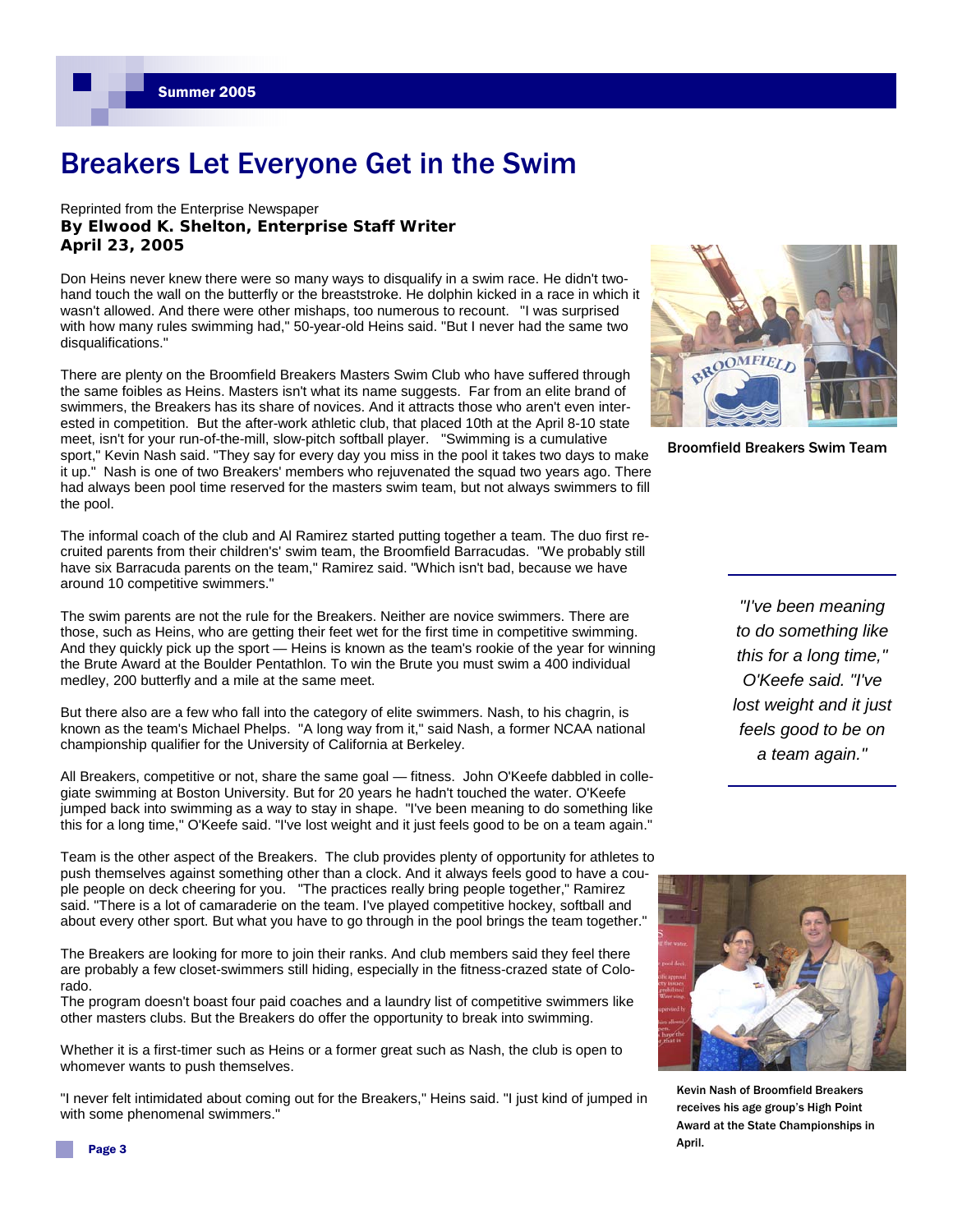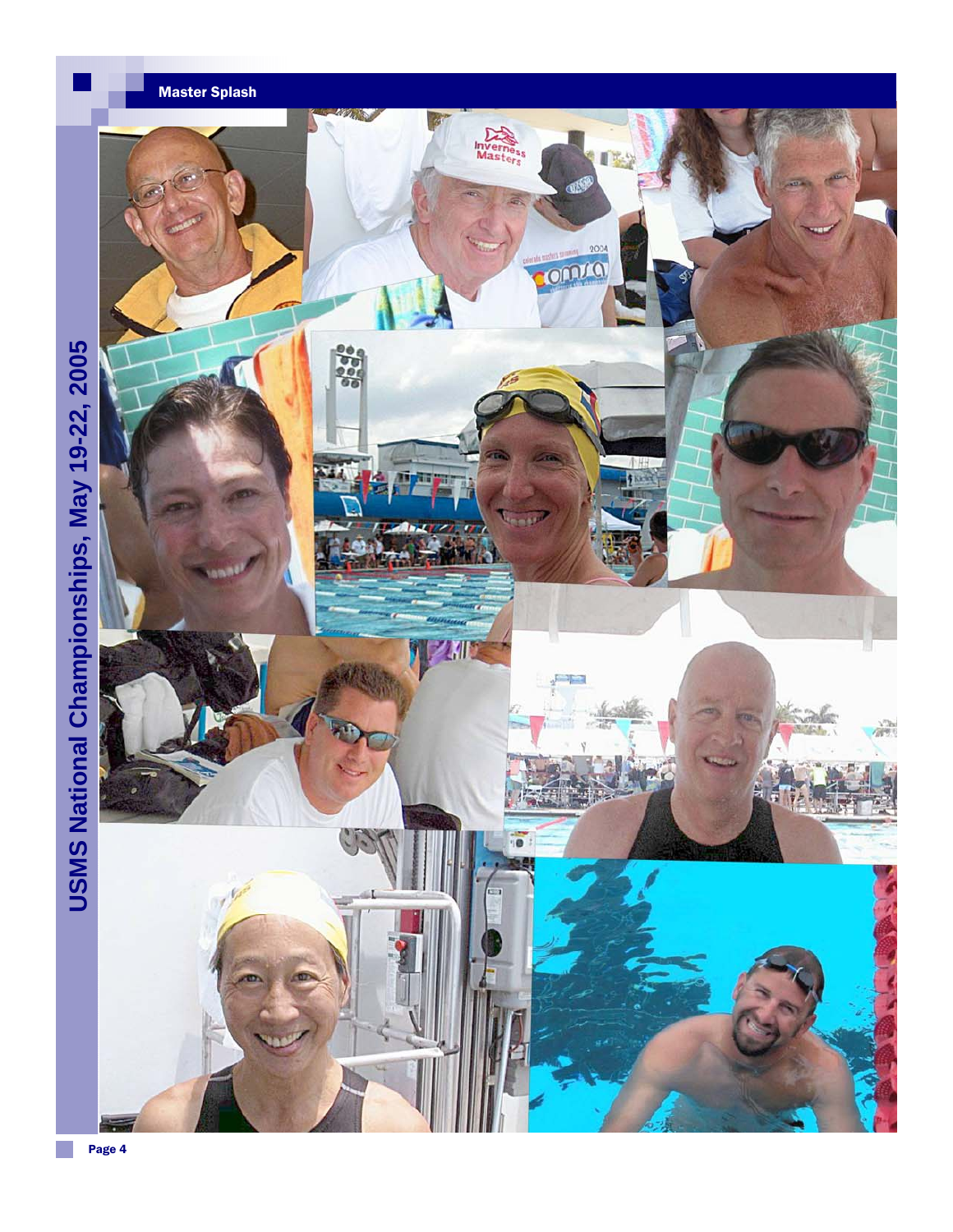

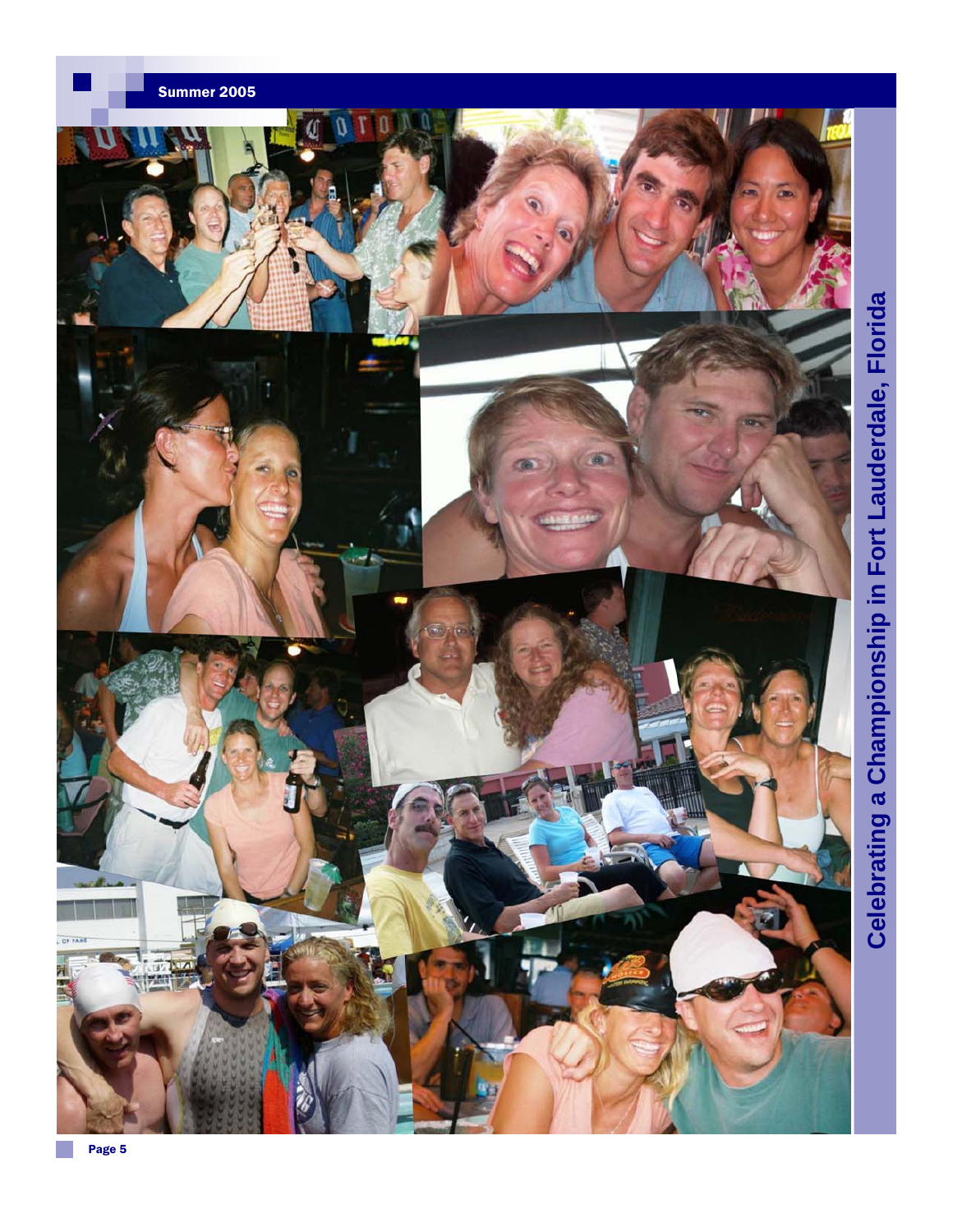*Pond Swimmers! When using the gravel pond, please be sure to observe our approved swimming hours: Monday and Wednesday 4:30- 7:30pm and Saturday from 7:30-10:00am. We must use the designated parking lots, including the Kingfisher lot and the lot at the south end of the gravel pond. If you park on the road you will be ticketed by Park Rangers and put our permit in jeopardy.* 

*Attention Gravel* 

*Thanks for your help in keeping our privileges at the Gravel Pond!* 



### Distance Swimmers & Triathletes—Just Do It!

#### **Nicole Vanderpoel—Long Distance Chairperson**

Greetings fellow distance enthusiasts! With summer officially upon us, there's no time to waste! **We need to take full advantage of Swimming outside while we can.** Whether it is outside at your neighborhood pool, at the gravel ponds at Chatfield or swim beaches at our various reservoirs, any time you are available is a good time to train for open water swimming. If you have an extra ½ hour at your local pool in the evening, use this as an opportunity for some drills and a 500 yd or meter swim. Without sounding too cliché, your mantra should be **"Just do it"!**

Let's get down to work! I'd like you to review the following open water technique tips and reminders to help you be the most efficient you can be during an open water swim competition.

**To 'Drag" or not to "Drag", that is the question!** Even though you may have the latest and greatest wetsuit or fast suit, you must first think about how to move your body through the water with the most efficient, streamline body position. **When you lift your head to sight or to breathe, be aware that your hips and legs will sink slightly, creating drag.** Think about moving your head forward through the water when you pull, keeping your forehead/cap line water level and one goggle in and one goggle out of the water.

**A helpful drill includes kicking on your side ½ lap and switching to the other side for ½ lap.** Keep your ear just under your shoulder at your arm pit and focus on keeping your forehead/cap line moving forward in the water. Try to keep one goggle in the water and one goggle out when you breathe! You must try to master this.

**Another drill to help you understand the impact of "drag" is to swim one lap like Tarzan,** with your head completely out of the water and then swim a lap regular Freestyle. You will obviously feel much more resistance when your head is above water and your hips are sinking, than when you swim regular Freestyle. This drill will also help you develop a correct high elbow position before you "catch" the water. If you drop your elbow when you try to swim like Tarzan, it will be much more difficult to swim!

**Your feet need to be Streamline. Keep your feet close together, even when you breathe!** A very common scissor kick occurs for some swimmers when they breathe. Focus on keeping your feet close together at all times, especially when you take a stroke and breathe! It is helpful to practice keeping your feet close together and do some pulling with or without a pull between your legs. You don't need to kick very hard during an open water swim, but rather be aware of your feet and not allowing them to "wander" too far apart.

**Determine which sighting method you are most comfortable with and practice keeping your hips high while you sight!** There are two sighting methods to choose from. Both methods include sighting and breathing all within the same stroke. You can lift your head to sight first and then turn to breathe, all within the same stroke. Or, you can breathe first and then turn to sight, all within the same stroke! Try each order (sight then breathe or breathe then sight) and determine which you are most comfortable with. Then, stick with it. Regardless of which method you use, you need to swim with the least amount of resistance possible. Keep the hips high, even when you sight! **Try to sight with your goggles just at the water level while maintaining the same stroke rhythm that you would if you were not sighting. Rhythm is the key**. Your goal is to maintain a steady stroke rate and rhythm throughout your swim, whether sighting or breathing!

**Stay calm and find a rhythm for your breathing from the very beginning of your open water swim.** Count to yourself and set a steady stroke rate and breathing pattern.

**Continued on page 7**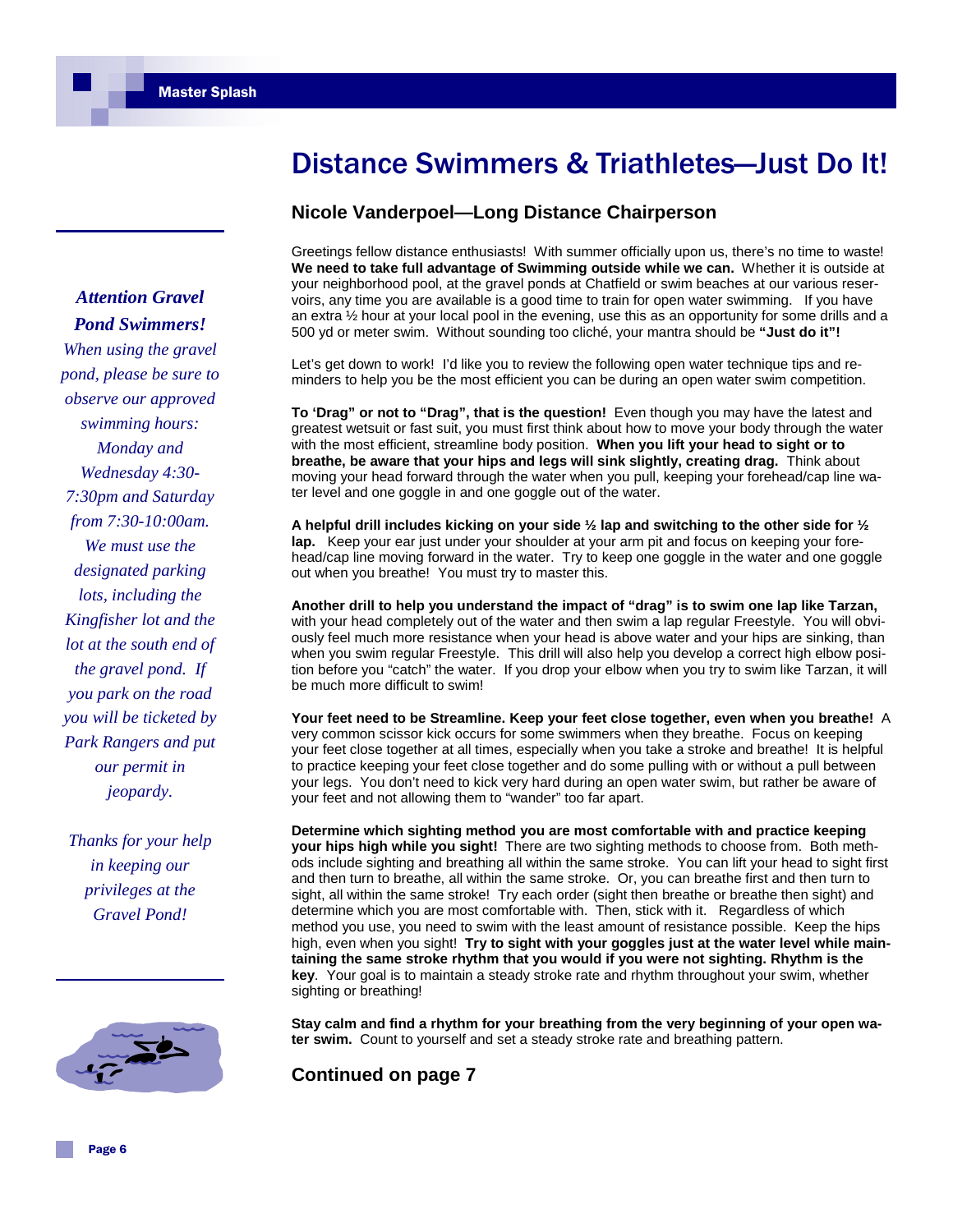### Open Water Racing Opportunities

#### **Continued from page 6**

Enough technique work, now it's time to get in the water. Fortunately, we all know we can train at the Gravel Ponds at Chatfield. However, there are also **Training Opportunities** locally and nationally to help you get in shape for an Open Water Competition.

The first opportunity is the **USMS 5K & 10K 2005 National Postal Championship.** Yes, that's right, 5,000 or 10,000 meters! This year's Championship is sponsored by the **St. Pete Maters Team**. Information and entry forms are available on the USMS.org website under the Competition Link and then under the Long Distance National Championships Link. You have until September 15<sup>th</sup> to complete either or both the 5K and the 10K swim. They must both be completed in a 50 Meter pool, 2 people per lane, and you must have a verifier/counter. When you submit your entry and pay the registration fee, you receive a really cool t-shirt and Certificate of Completion. Unless, of course, you place in the top 6 and then you receive a medal! If you have any interest in participating in the swim as a group, please e-mail me at nicolevanderpoel@msn.com by the end of July and I would be happy to organize a group to swim the 5K and 10K during August at Lowry.

Another, less intense, opportunity for distance training is to participate in **the 2nd Annual USMS 30 Minute Swim Challenge**! This year's swim is sponsored by the **OHIO Masters Swim Club.** The goal is to swim as far as you can in 30 minutes. You may complete the swim anytime in 2005 and all you need is a verifier and a pool 20 yards or longer. When you submit your entry and pay the nominal fee, you will also receive a really cool t-shirt! You can take the 30 Minute Swim Challenge more than once during the year to check your progress. Talk to your Master's Coach and see if you can do the 30 minute swim with your team. This is a great opportunity to test your endurance in a distance swim and compare yourself to other swimmers across the Country.

Last, but certainly not least, **participate in the Wingshadow Horsetooth 2.4 mile or 10K Swim at Horsetooth Reservoir on Sunday, August 14th!** This is one of the **Premier Open Water Swims** in the Country and will be a National Championship next year in 2006! Horsetooth Reservoir is a breathtaking place and the organizers, George Thornton and Joe Bakel are Masters at running a first class event. Without a doubt, the Wingshadow Horsetooth Swims have the coolest T-shirt of all! Information about this year's swim and the Wingshadow Organization can be found at **www.WHSwim.com.** When you visit their website, you can also find information about the 2006 National Championship.

Colorado Swimmers and Triathletes ~ Just do it and have fun out there!

### Summer Social & Team's Talk—July 13th

Swim at the gravel pond, and then come to the picnic area and get together with your fellow swimmers. There will be a short "teams talk" meeting during the social. This is not an executive meeting, but the time to share ideas about things that you would like to do, how you can help, and hear what other groups are doing.

Everyone is welcome. COMSA provides the space, drinks, charcoal for the barbecues, and paper/plastic products to eat with. Bring you own meat to grill, utensil to grill with, and a salad/fruit/chips/desert to share.

The Fox Run Picnic Area is on the left hand side of the road on the way to the gravel pond if you come in the main entrance off of Wadsworth.

If you think you will be attending please email the number who you think may be coming by Sunday July 10<sup>th</sup>, to Susan Nolte at chrisnolte@msn.com. That way we will be sure to have enough charcoal and drinks.



The 2005 Wingshadow Horsetooth 2.4 mile swim still has openings. Visit www.WHSwim.com for entry details.

**COMSA Social & Team's Talk Meeting** 

**Wednesday July 13th** 

**6:00-8:30pm** 

**Fox Run Picnic Area at Chatfield Reservoir.**